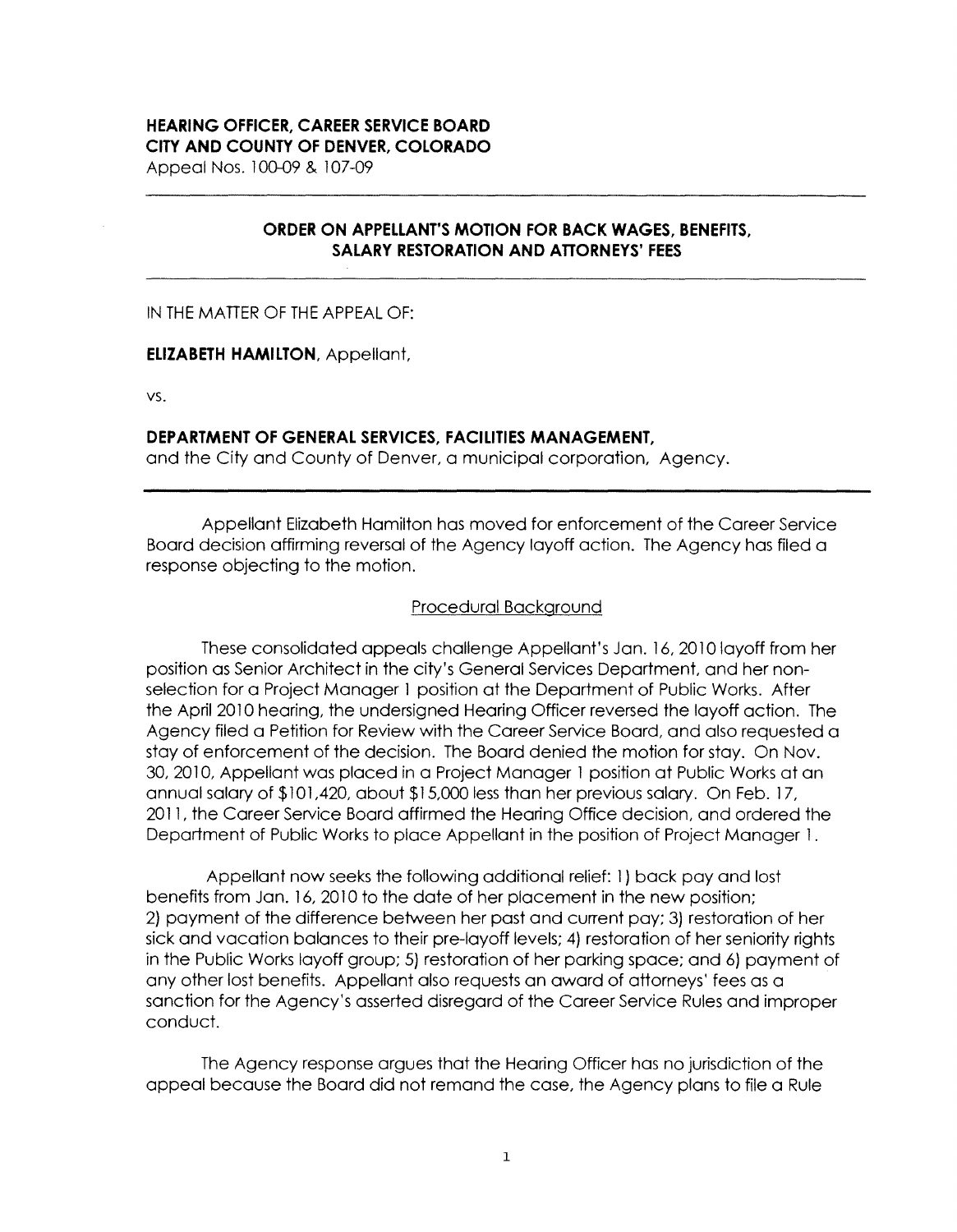106 complaint challenging the Board decision, and the rules provide no authority to grant a salary restoration. It also cites CSR § 19-55 and In re Muller, 48-0 (3/10/2009) in support of its argument that there is no authority under the Career Service Rules to grant attorneys' fees. In the alternative, the Agency requests that the motion be set for an evidentiary hearing on the disputed facts.

#### I. Jurisdiction to Hear Enforcement Motions

The Agency contends that the Hearing Office has no jurisdiction to hear enforcement matters absent an order of remand by the Career Service Board. The Career Service Board has ruled that it "does not have jurisdiction to order the Agency to pay back pay and benefits. If the parties are unable to resolve matters involving back pay and benefits, the proper remedy is to set the matter for a hearing before the Hearing Officer." In re Mestas et. al., CSA 64-07, 3 (CSA 8/12/08). Thus, the absence of a remand order does not deprive the Hearing Office of jurisdiction over enforcement motions.

The Agency also argues that the matter should not be heard because it intends to challenge the Board's decision by filing a Rule 106 action in Denver District Court. That rule provides for complaints alleging that an administrative body "exceeded its jurisdiction or abused its discretion, and there is no plain, speedy and adequate remedy otherwise provided by law." C.R.C.P. Rule 106(a)(4).

The final decision for purposes of judicial review occurs when the Career Service Board issues its decision. CSR§ 19-70. After a Rule 106 complaint is filed, "[t]he proceedings before or decision of the body or officer may be stayed, pursuant to Rule 65 of the Colorado Rules of Civil Procedure." Rule 106(a) (4)(V). Rule 65 in turn requires a finding that "it clearly appears from specific facts shown by affidavit or by the verified complaint or by testimony that immediate and irreparable injury, loss, or damage will result to the applicant before the adverse party or his attorney can be heard", and requires security "for the payment of costs and damages as may be incurred or suffered by any party who is found to have been wrongfully enjoined or restrained." Rule 65(b) and (c). It is apparent that a temporary restraining order delaying relief flowing from a final agency action requires an application to the Denver District Court judge assigned to the Rule l 06 complaint, supported by sworn statements or evidence at an expedited hearing on the issue. The Career Service Board has authority to stay the decision of a hearing officer upon a showing of "irreparable harm, injury or loss which would occur if the stay is not granted." CSR § 19- 66(8). In contrast, the Career Service Hearing Office has no authority to stay enforcement of a Career Service Board decision. Thus, I find that the enforcement motion should be heard in the absence of a District Court or Career Service Board order staying proceedings below.

## 2. Pay and Benefits Issues

The Agency argues that an evidentiary hearing is necessary before a ruling on the issues presented in the motion. I agree that Appellant's motion requires resolution of factual and legal issues.